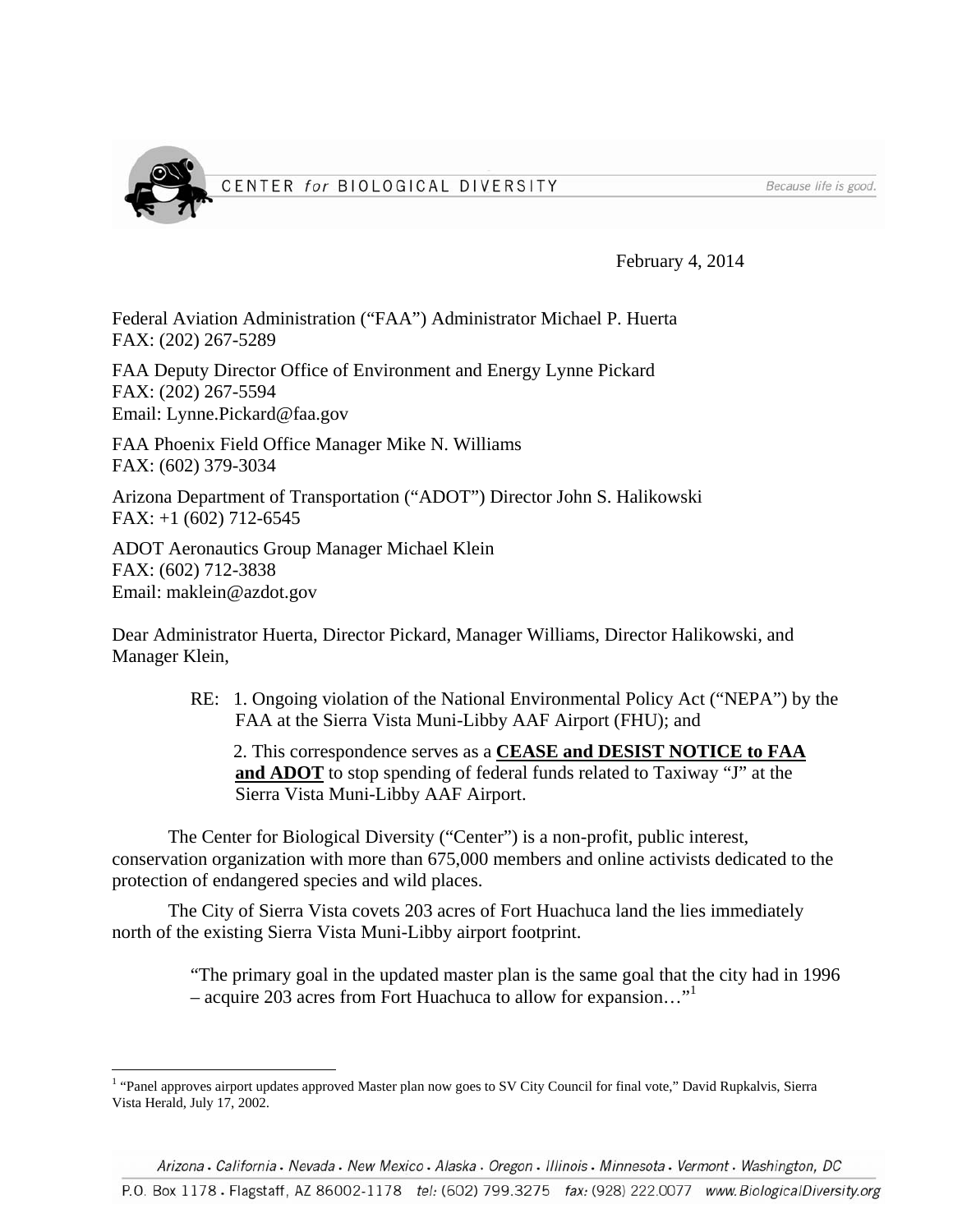"…The council also unanimously adopted the updated Airport Master Plan as a component of Vista 2010, the city's master plan. The airport plan outlines projects the city hopes to accomplish at the airport over the next 20 years.

A lot of the major projects hinge on a successful transfer of 203 acres of land from Fort Huachuca to the city..."<sup>2</sup>

"The stage two improvements in the master plan are almost all predicated on the city getting the 203 acres…

"Everything is all contingent on getting the land," Hemesath said. "The only thing we have available right now is seven acres. The first five years depend on when and if we get the land."

The proposed changes and improvements would cost more than \$37 million. The majority of the funds would come from federal grants, with the state also pitching in some money..."<sup>3</sup>

 "'It has a potential to be a huge economic engine for the city…' said Jon Nelson, president of the city's Airport Commission…

The master plan for the airport is on hold right now because there is no new land readily available, Potucek said. The city needs to find out what Fort Huachuca decides to do with 200 acres of land north of the airport before much planning for facilities can be done."<sup>4</sup>

 In 2001 and 2002, FAA attempted to sponsor expansion of the Sierra Vista Muni-Libby AAF Airport by transferring 203 acres of Fort Huachuca land to the City of Sierra Vista for development. FAA failed in these efforts because mitigation cannot be provided to prevent damage from the development on the San Pedro River and its dependent threatened and endangered species.

 On February 1, 2002, "In the Final EA [Environmental Analysis] and this FONSI/ROD, the FAA has identified Alternative A3 in the Final EA as the FAA's "preferred alternative." Alternative A3 is to "Acquire 203 Acres North of the Airport."5 An Environmental Analysis or an Environmental Impact Statement is necessary pursuant to the National Environmental Policy Act (NEPA) for all federal actions significantly affecting the environment.

<sup>&</sup>lt;sup>2</sup> "Two council members defend city's water efforts and spending," David Rupkalvis, Sierra Vista Herald; July 26, 2002.

<sup>&</sup>lt;sup>3</sup> "SV moves ahead with airport plans: Hemesath says projects are flexible enough to adapt with a possible land transfer from Fort Huachuca, David Rupkalvis, Sierra Vista Herald; July 10, 2002.

<sup>4</sup> "Money-making potential of Sierra Vista airport highlighted at work session," Adam Curtis, Sierra Vista Herald, July 20, 2010.

<sup>5</sup> *See* [1] Environmental Assessment for the Transfer and Development of 203 Acres of Property Adjacent to Sierra Vista Municipal Airport Prepared for the City of Sierra Vista, Federal Aviation Administration and the U.S. Department of the Army by Coffman Associates, Inc.; October 2001.; and, [2] Finding of No Significant Impact and Record of Decision (FONSI) for Proposed Transfer of 203 Acres of Federal Land to the city of Sierra Vista Municipal Airport; U.S. Department of Transportation Federal Aviation Administration Western-Pacific Region, Hawthorne, California; February 1, 2002.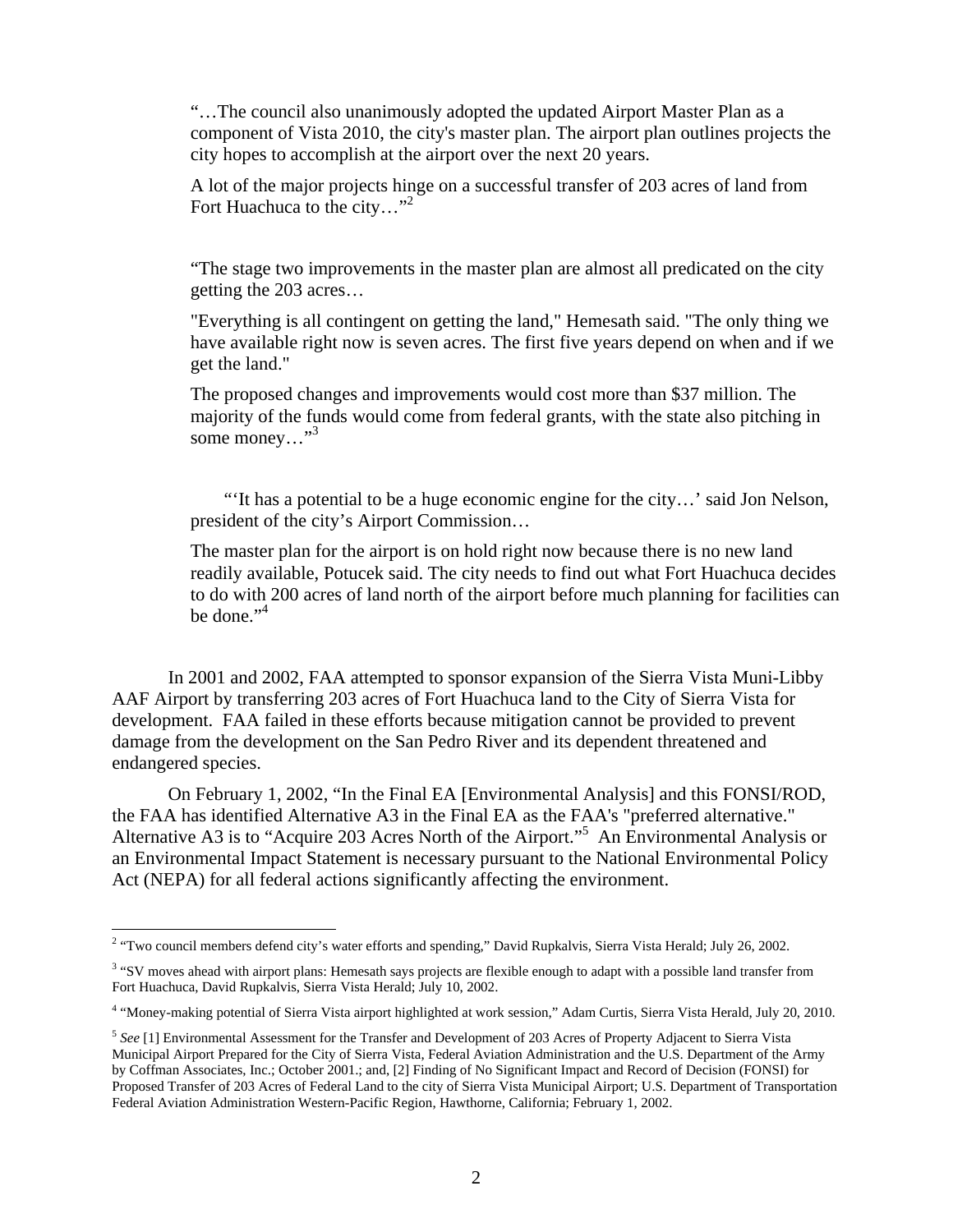FAA's February 1, 2002, finding of no significant impact resulting from the expansion of the airport was a lie. It was a lie because the transfer of the 203 acres of Federal land for expansion of the Sierra Vista airport will directly and indirectly, greatly increase the excessive local groundwater pumping that threatens to destroy the Upper San Pedro River and its dependent threatened and endangered species.

The Upper San Pedro River has been designated by the U.S. Congress as the Upper San Pedro Riparian National Conservation Area (SPRNCA) managed by the U.S. Bureau of Land Management.<sup>6</sup>

On March 29, 2002, the Center for Biological Diversity appealed FAA's FONSI.

 On April 10, 2002, the Center for Biological Diversity filed a Notice of Intent to Sue FAA, and the U.S. Army for failing to protect the San Pedro River, SPRNCA and the threatened and endangered species affected by groundwater development interrelated and interdependent to the land transfer. (ATTACHED) On June 11, 2002, the U.S. Army notified the Center for Biological Diversity "that the Army has decided to set aside this transfer of property and will terminate further processing of this action." The U.S. Army withdrew its attempt to transfer the 203 acres after, on April 8, 2002, the Center won another lawsuit against the Army again establishing that the Army is failing to protect the San Pedro River and its dependent threatened and endangered species from its River-damaging groundwater dependent activities.<sup>7</sup> The Army has still not protected the San Pedro from its River-damaging groundwater dependent activities.<sup>8</sup>

 Subsequently, in 2002, FAA dropped its efforts to expand Sierra Vista Muni-Libby airport.

At least we thought this was the case.

 On January 27, 2014, we discovered that FAA has not dropped its efforts to expand the Sierra Vista Muni-Libby airport. FAA is working on the transfer surreptitiously in violation of environmental law by funding building of the airport infrastructure upon which successful development on the transferred land depends. NEPA requires that there be no piecemealing of the evaluation or the undertaking of the federal activities to avoid public scrutiny.

We have received no scoping inquiries regarding the construction and/or development of Sierra Vista Muni-Libby airport taxiway "J," and its relationship to the development of the coveted transfer land and the effects of these actions on the San Pedro River and its dependent threatened and endangered species.

On January 27, 2014, on the City of Sierra Vista website:

(http://www.sierravistaaz.gov/egov/documents/1390432150\_70007.pdf ), on PDF page 43, in the City of Sierra Vista Capital Improvement Plan FY2014-15 Capital Project Submittal Form (CPSF) for Sierra Vista Muni-Libby AAF Airport (FHU) we find:

"1. Department: Public Works

 $\overline{a}$ 

<sup>6</sup> Arizona-Idaho Conservation Act of 1988; Public Law 100-696[S. 280]; November 18, 1988.

<sup>&</sup>lt;sup>7</sup> Center for Biological Diversity, et al. Plaintiffs, v. Donald H. Rumsfeld, Secretary of Defense, et al., Defendants, Coalition of Arizona/New Mexico Coalition of Counties for Stable Economic Growth, Defendant-Intervenors; CIV99-203 TUC ACM, United States District Court for the District of Arizona; *198 F. Supp. 2d 1139; 2002 U.S. Dist. LEXIS 7419; 54 ERC (BNA) 1391; 32 ELR 20640*; April 8, 2002, Decided; April 11, 2002, Filed.

<sup>&</sup>lt;sup>8</sup> Center for Biological Diversity, et al., Plantiffs, v. Kenneth L. Salazar, et al., Defendants; No. CV 07-484-TUC-AWT; May 28, 2011; 2011 WL 2160254 (D.Ariz.).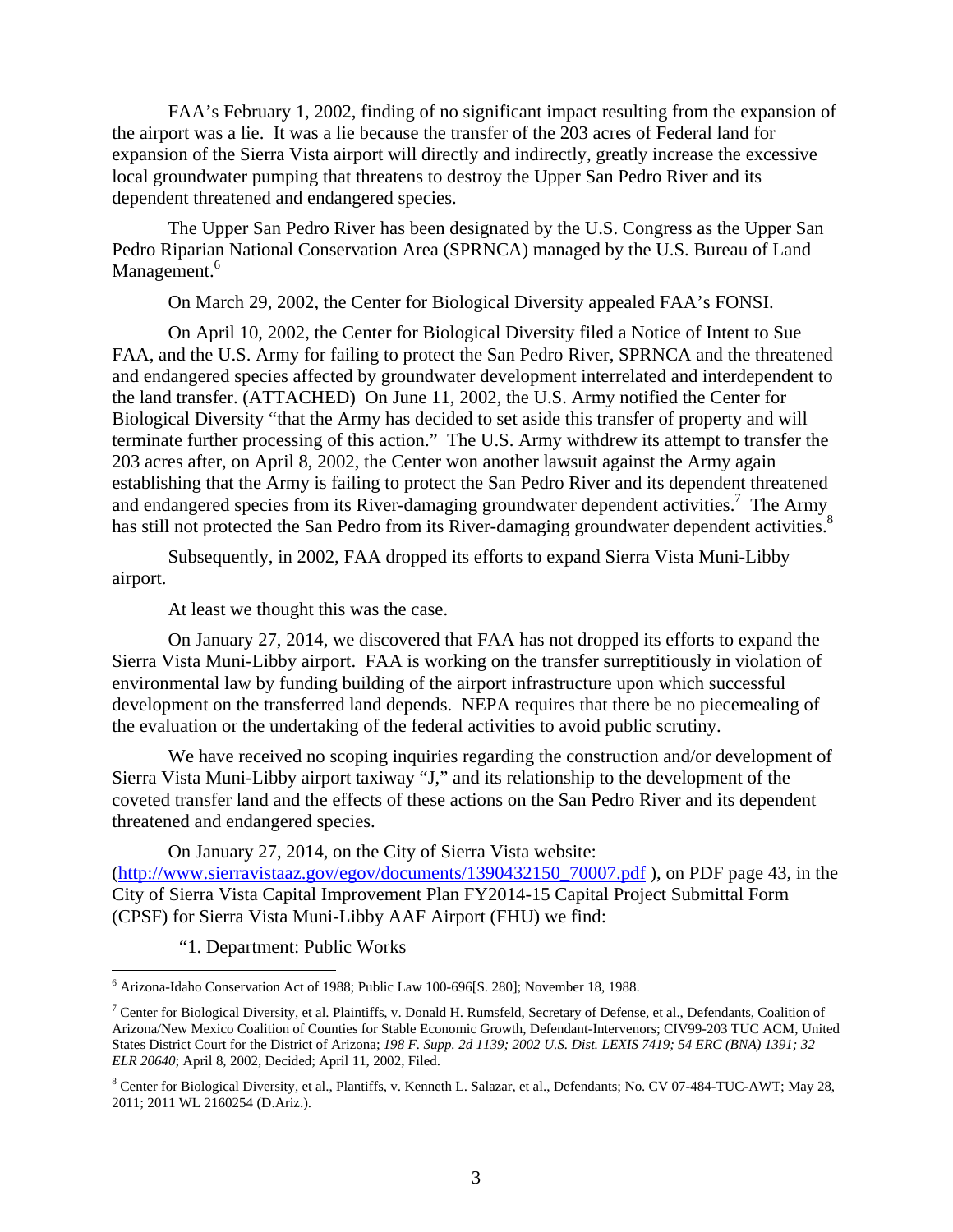- 2. Department Priority:
- 3. Project Working Title: Design Taxiway "J", "A", and "B" Extension Phases 4 and 5
- 4. Project Location: Sierra Vista Municipal Airport
- 5. Project Description: The Taxiway "J", "A", and "B" Extension Phases 4 and 5 is a continuation of the overall Taxiway "J" project which will create a civilian side parallel taxiway to Runway 08/26 and complement the existing military side Taxiway "P". *Taxiway "J" will ultimately open up land north of the airport for future development.*
- 6. Area and Population Served: The entire City of Sierra Vista
- 7. *Summary of Project Previously Submitted: Taxiway "J" Phase 1 Extension was completed in 2007, and Phases 2 and 3 were completed in 2010. Phases 4 and 5 will complete the Taxiway "J" project in its entirety.*
- 8. Strategic Plan Goal and/or Objective: Transportation
- 9. Project Justification:
	- a. Requirement/Need: *All developable land to the south of the main Runway 08/26 is consumed by military operations. This project will make developable land available on the north side of Runway 08/26.*
	- b. Sense of Urgency: Taxiway "J" is eligible for federal and state airport funding and will enable development north of Runway 08/26.
	- c. Empirical Data: The Sierra Vista Airport Master Plan identified this project as eligible for ADOT and FAA funding assistance.
	- d. Intangible **Benefit: Improved military and civilian employment opportunity and business potential from the completion of Taxiway "J."** " [EMPHASIS ADDED]

 Further investigation beyond the City of Sierra Vista's Capital Improvement Plan FY2014-15, yields very troubling findings. In Arizona Department of Transportation's (ADOT's) Five-Year Airport Development Program FY 2010 – 2014, we find,

> "FY 2011 Federal/State/Local Grants…Airport Name: Sierra Vista Muni-Libby AF…Project Component: Taxiways: Rehabilitate Taxiway – Reconstruct…County: Cochise…Project Description: Construct Twy J realignment between Rwy 12/30 & Twy G…State Share: \$87,500…Local Share: \$87,500; Federal Share: \$3,325,000."

In ADOT's 2011 – 2015 Five Year Airport Captital Improvement Program, we find,

"Airport Projects – by County…Cochise County; Airport Name: Sierra Vista Muni-Libby AAF; Project Component: FY 2013 Taxiways: Construct Taxiway – Capacity; Project Description: Design approx. 4,200 lf by 75 ft wide of Twy J Extension Project, Phase IV. Twy J Extension Project will create civilian side parallel Twy to the main Rwy 08/26.; State Share: \$7,500…Local Share: \$7,500; Federal Share: \$300,000."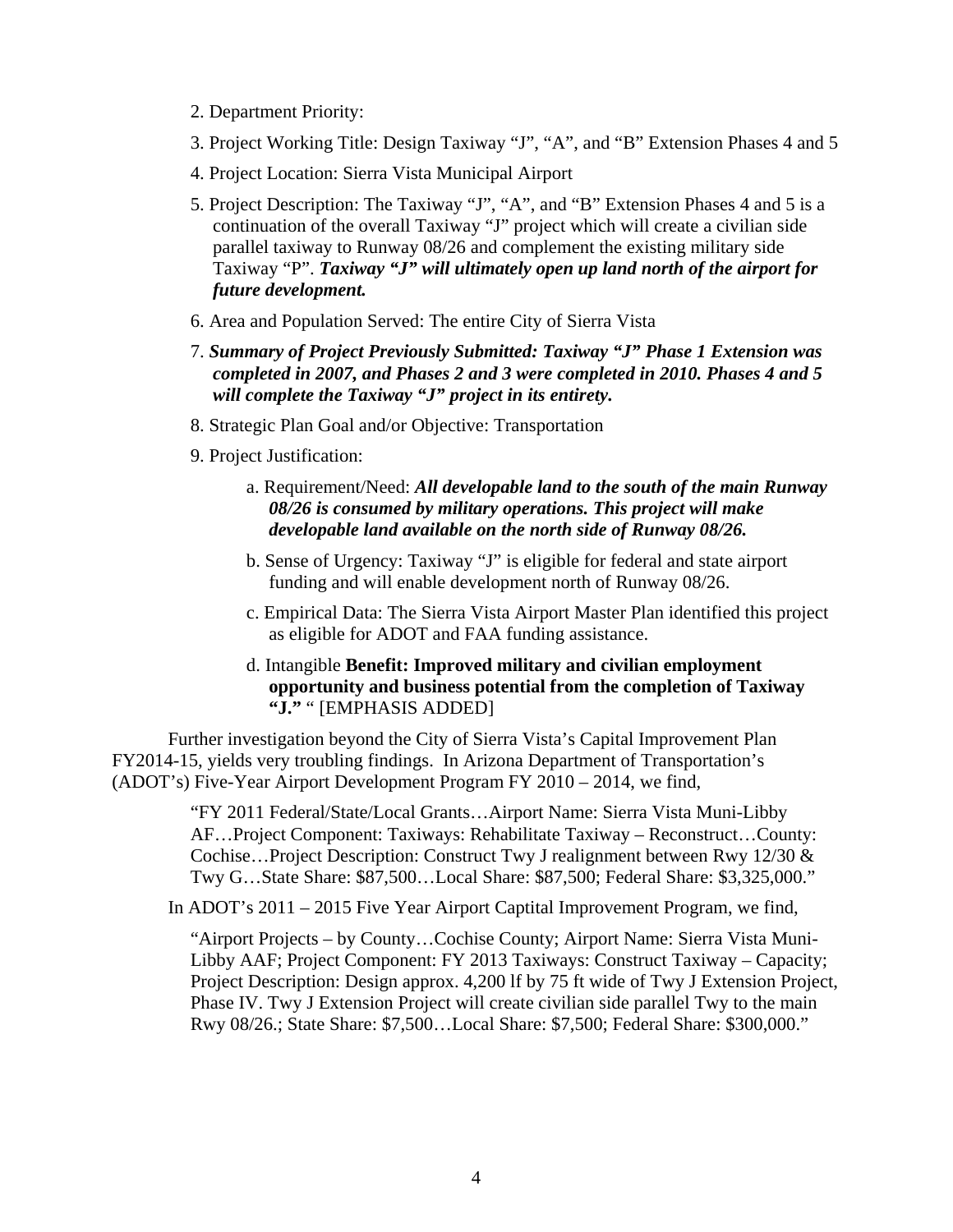In ADOT's 2012 – 2016 Five-Year Transportation Facilities Construction Program, Airport Projects – by Airport, we find,

> "Airport Name: Sierra Vista Muni-Libby AAF; County: Cochise; FY 2013; Project Component: Planning: Conduct <Environmental Assessment/Environmental Impact Statement/Feasibility> <study update>; Project Description: EA of approx. 4,200 lf x 75 ft wide of Twy J extension project, Ph. 4. Twy J extension project will create a civilian side parallel Twy to main Rwy 08/26.; State Share: \$7,500…Local Share: \$7,500; Federal Share: \$265,000."; and

"Airport Name: Sierra Vista Muni-Libby AAF; County: Cochise; FY 2015; Project Component: Taxiways: Construct Taxiway – Capacity; Project Description: Construct approx. 4,200 lf x 75 ft of Twy J extension – Ph 4. The Twy J extension project will create a civilian side parallel Twy to main Rwy 08/26.; State Share: \$87,500…Local Share: \$87,500; Federal Share: \$3,500,000."

 In ADOT's 2013 – 2017 Five-Year Transportation Facilities Construction Program Airport Capital Improvement Program, Airport Projects – by Airport, we find,

> "Airport Name – County: Sierra Vista Muni-Libby AAF – Cochise; FY 2013: Project Component: Planning: Conduct <Environmental Assessment/Environmental Impact Statement/Freasibility> <study/update>; Project Description: EA of approx. 4,200 lf x 75 ft wide of Twy J extension project, Ph. 4. Twy J extension project will create a civilian side parallel Twy to main Rwy 08/26.; State Share: \$17,880…Local Share: \$17,880; Federal Share: \$364,240."; and

"Airport Name: Sierra Vista Muni-Libby AAF; County: Cochise; FY 2016; Project Component: Taxiways: <Extend/Widen/Strengthen> Taxiway – Standards; Project Description: Design approx. 4,200 lf x 75 ft of Twy J extension – Ph 4. Twy J extension project will create a civilian side parallel to main Rwy 08/26.; State Share: \$20,115; Local Share: \$20,115; Federal Share: \$409,770."; and,

"Airport Name: Sierra Vista Muni-Libby AAF; County: Cochise; FY 2017; Project Component: Taxiways: Construct Taxiway – Capacity; Project Description: Construct approx. 4,200 lf x 75 ft of Twy J extension – Ph 4. Twy J extension project will create a civilian side parallel Twy to main Rwy 08/26.; State Share: \$156,450; Local Share: \$156,450; Federal Share: \$3,187,100."

 In ADOT's Five-Year Transportation Facilities Construction Program FY 2014 – 2018; Airport Projects – by Airport, we find,

> "Airport Name: Sierra Vista Muni-Libby AAF; County: Cochise; FY 2016; Project Component: Taxiways:<Extend/Widen/Strengthen> Taxiway – Standards; Project Description: Design approx. 7,000 lf x 75 ft wide of Twy J extension, 2,000 lf of adjoin Twy A & B Ph. 4 Twy J extension project will create a civilian side parallel Twy to main Rwy 08/26.;… State Share: \$20,115; Local Share: \$20,115; Federal Share: \$409,770."; and

> "Airport Name: Sierra Vista Muni-Libby AAF; County: Cochise; FY 2017; Project Component: Taxiways:<Construct Taxiway - Capacity; Project Description: Constr. approx. 4,500 lf x 75 ft wide of Twy J extension Ph. 4 and adjoin 1,000 lf of Twy B extension. The Twy J extension project will create a civilian side parallel Twy to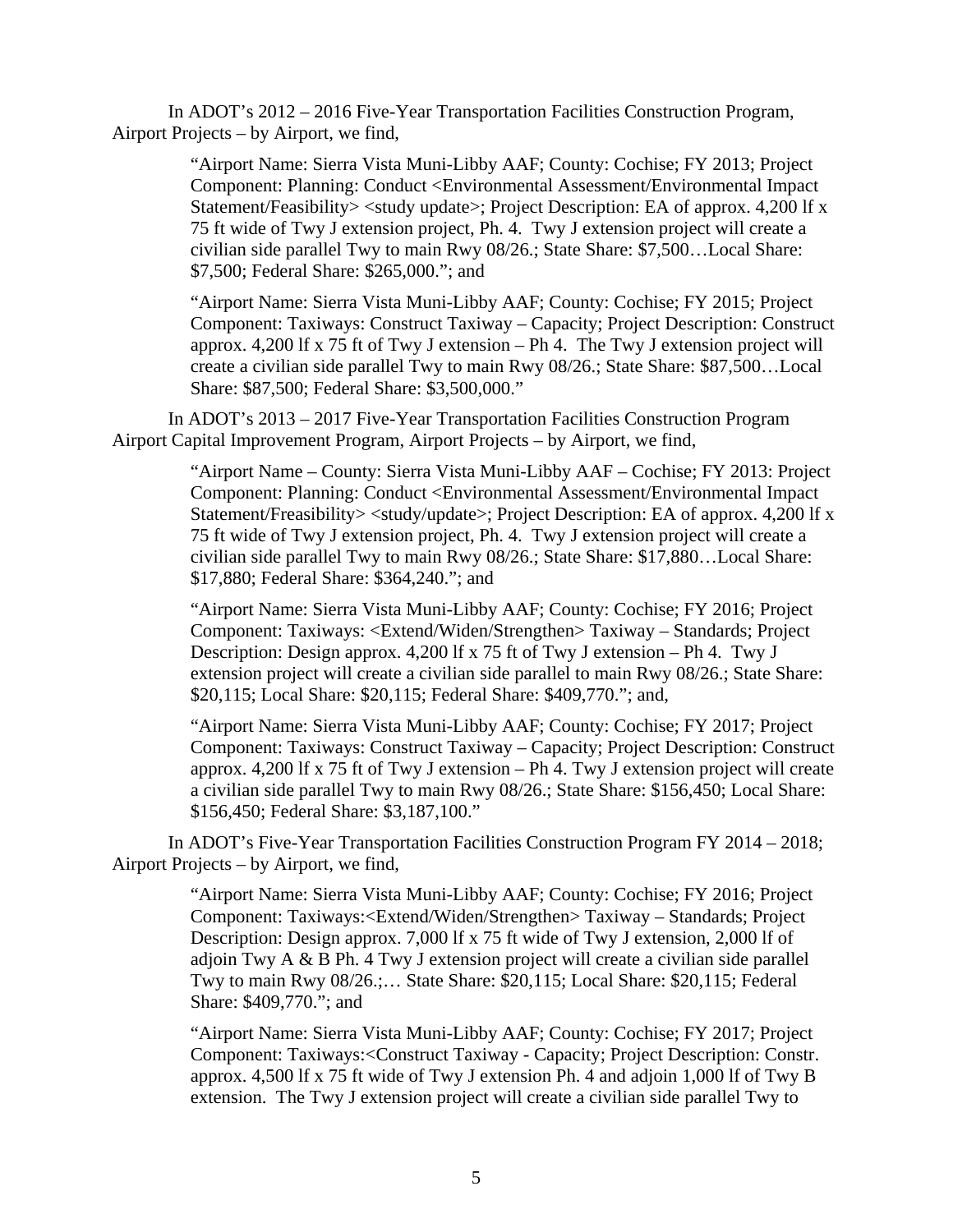main Rwy 08/26."… State Share: \$100,575; Local Share: \$100,575; Federal Share: \$2,048,850."

ADOT Five-Year Program documents are not readily available prior to 2010.

 The fact that "[t]axiway "J" will ultimately open up land north of the airport for future development" relates directly to FAA's previous efforts to help transfer this "developable land" land from the Department of Defense to the City of Sierra Vista in 2001 and 2002.<sup>9</sup> On February 1, 2002, FAA issued a "Finding of No Significant Impact [FONSI] and Record of Decision for the Proposed Transfer of 203 Acres of Federal Land to the City of Sierra Vista for Further Development of Sierra Vista Municipal Airport."

FAA funding of Sierra Vista Muni-Libby AAF Airport's expansion activities should have already triggered NEPA compliance studies, especially for taxiway "J." NEPA mandates that all federal agencies take a "hard look" at the environmental implications of their actions or nonactions. $10$ 

 The court determines whether or not a non-federal project is a "major federal action" by considering three factors; (1) whether the project is federal or non-federal, (2) whether the project receives significant federal funding, and (3) when the project is undertaken by a nonfederal party, whether the federal agency must undertake "affirmative conduct" before the nonfederal party may act.<sup>11</sup> A non-federal project is generally considered a "major federal action" if it cannot begin or continue without prior approval of a federal agency.<sup>12</sup> The use of federal funds for the project is sufficient to bring it under NEPA if (1) the federal financial commitment is clear,  $^{13}$  (2) if the federal action "cannot begin or continue without prior approval by a federal agency and the agency possesses authority to exercise discretion over the outcome,"<sup>14</sup> or (3) if an agency's action "may" have a significant impact on the environment.<sup>15</sup>

 The U.S. Department of Transportation and the FAA "IMPLEMENTING INSTRUCTIONS FOR AIRPORT ACTIONS, Order 5050.4B defines "federal action" as,

> "…For ARP [FAA's Office of Airports], a Federal action may include one or more of the following: …(1) Conditional, unconditional, or mixed approval of Federal funding for airport planning and development projects, including separate funding of plans and specifications for those projects..."<sup>16</sup>

 $\overline{a}$ 

<sup>14</sup> Sugarloaf Citizens Association v. Federal Energy Regulatory Commission, 959 F.2d 508,513-14 (4th Cir. 1992).

<sup>&</sup>lt;sup>9</sup> Environmental Assessment for the Transfer and Development of 203 Acres of Property Adjacent to Sierra Vista Municipal Airport Prepared for the City of Sierra Vista, Federal Aviation Administration and the U.S. Department of the Army by Coffman Associates, Inc.; October 2001.

<sup>10</sup> Kleppe v. Sierra Club, 427 U.S. 390,410 n.21 (1976).

<sup>&</sup>lt;sup>11</sup> Mineral Policy Center v. Norton, 292 F.Supp.2d 30, 54-55 (D.D.C. 2003), citing Macht v. Skinner, 916 F.2d 13 (D.C. Cir. 1990).

<sup>&</sup>lt;sup>12</sup> Maryland Conservation Council. Inc. v. Gilchrist, 808 F.2d at 1042, citing Biderman v. Morton, 497 F.2d 1141, 1147 (2nd Cir. 1974); and Foundation on Economic Trends v. Heckler, 756 F.2d 143, 155 (D.C. Cir. 1985).

<sup>&</sup>lt;sup>13</sup> NEPA LAW AND LITIGATION, Daniel R. Mandelker; Section 8:20 (2nd ed. 2004).

<sup>&</sup>lt;sup>15</sup> National Parks and Conservation Association v. Babbitt, 241 F.3d 722 (9th Cir. 2001).

<sup>&</sup>lt;sup>16</sup> U.S. DEPARTMENT OF TRANSPORTATION FEDERAL AVIATION ADMINISTRATION NATIONAL ENVIRONMENTAL POLICY ACT (NEPA) IMPLEMENTING INSTRUCTIONS FOR AIRPORT ACTIONS, ORDER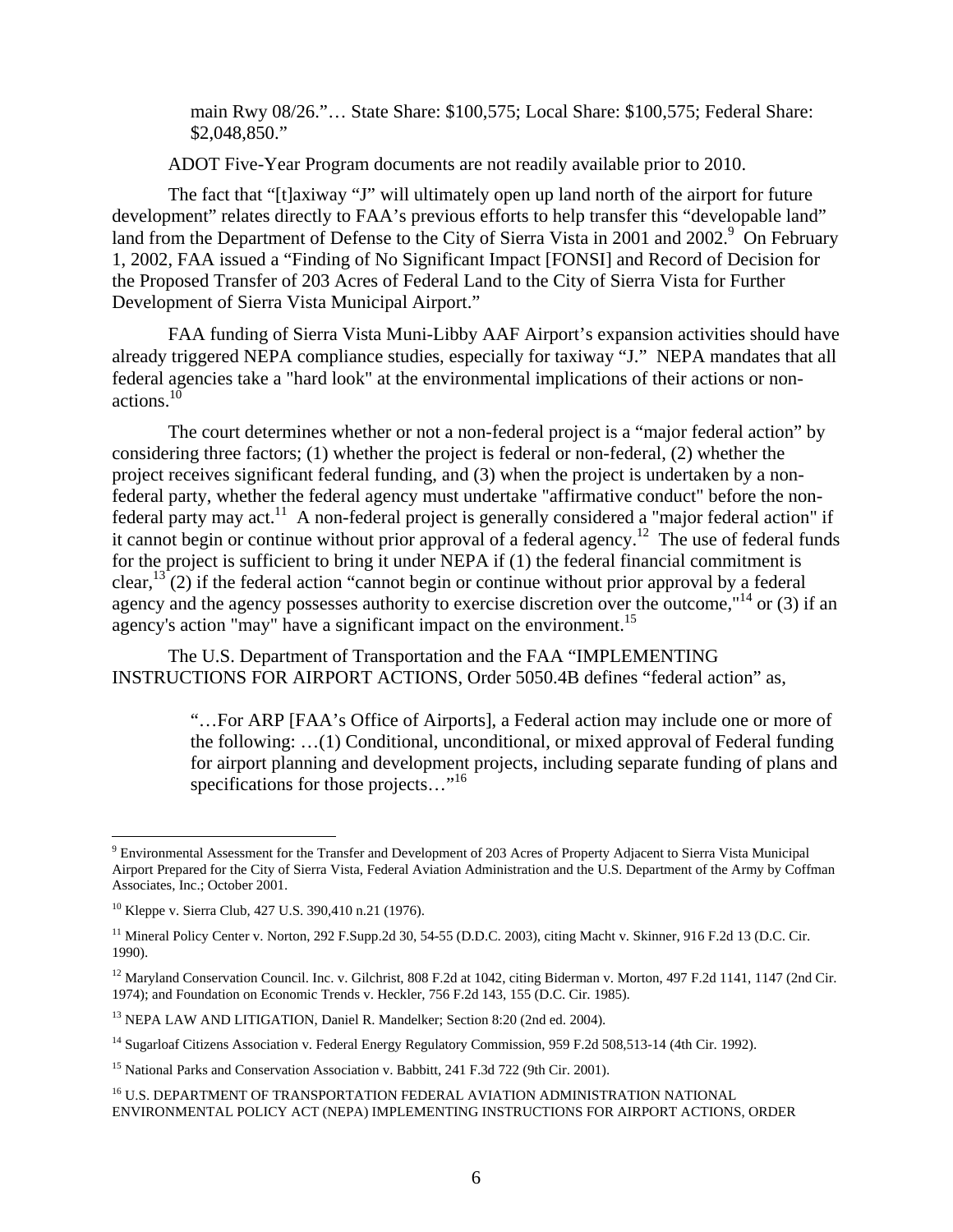NEPA requires federal agencies to evaluate the cumulative impacts of their actions in concert with "other past, present, and reasonably foreseeable future actions. . . ."<sup>17</sup> Inclusion of "foreseeable action" in any NEPA evaluation is compulsory for FAA's overdue NEPA studies concerning FAA funding of the State of Arizona's plan to expand Sierra Vista Muni-Libby AAF Airport to facilitate and accommodate new San Pedro River-damaging groundwater-dependent development. The U.S. Department of Transportation and the FAA "IMPLEMENTING INSTRUCTIONS FOR AIRPORT ACTIONS," Order 5050.4B defines "reasonably foreseeable action" as,

> "…[a]n action on or off-airport that a proponent would likely complete and that has been developed with enough specificity to provide meaningful information to a decision maker and the interested public."<sup>18</sup>

 The FAA "IMPLEMENTING INSTRUCTIONS FOR AIRPORT ACTIONS," Order 5050.4B further defines "reasonably foreseeable action" as,

> "…Off-airport action….The proponent has committed to completing the proposed action. As a result, the action is or will be the subject of a NEPA document, or a Federal, State, local, or Tribal government permit application or approval and would occur within the same time frames as those evaluated for the proposed airport action.

> … Would affect all, some, or one of the environmental resources that the proposed action would affect. … Would occur within the same time frames as the time frames analyzed for the proposed airport action.…19

Sierra Vista Muni-Libby AAF Airport expansion is intimately interrelated to and interdependent with the transfer of land north of the airport from Fort Huachuca to the City of Sierra Vista.<sup>20</sup> Failure to do full NEPA studies violates the regulations for implementing NEPA prepared by the Council on Environmental Quality which include evaluation of cumulative, indirect, and direct effects.<sup>21</sup>

 <sup>5050.4</sup>B; http://www.faa.gov/airports/resources/publications/orders/environmental\_5050\_4/; April 28, 2006; CHAPTER 1. ORDER OBJECTIVES AND DEFINITIONS…9. DEFINITIONS:… g. Federal action.

<sup>17 40</sup> C.F.R. § 1508.7.

 $^{18}$  U.S. DEPARTMENT OF TRANSPORTATION FEDERAL AVIATION ADMINISTRATION NATIONAL ENVIRONMENTAL POLICY ACT (NEPA) IMPLEMENTING INSTRUCTIONS FOR AIRPORT ACTIONS, ORDER 5050.4B; ; http://www.faa.gov/airports/resources/publications/orders/environmental\_5050\_4/; April 28, 2006; CHAPTER 1. ORDER OBJECTIVES AND DEFINITIONS…9. DEFINITIONS:…q. Reasonably foreseeable action.

 $^{19}$  Ibid.

 $20$  "Money-making potential of Sierra Vista airport highlighted at work session," Adam Curtis, Sierra Vista Herald, July 20, 2010.; City of Sierra Vista Capital Improvement Plan FY2014-15 Capital Project Submittal Form (CPSF) for Sierra Vista Muni-Libby AAF Airport (FHU), (http://www.sierravistaaz.gov/egov/documents/1390432150\_70007.pdf ), web accessed January 27, 2014.; Arizona Department of Transportation's (ADOT's) Five-Year Airport Development Program FY 2010 – 2014.; ADOT's 2012 – 2016 Five-Year Transportation Facilities Construction Program, Airport Projects – by Airport; ADOT's 2013 – 2017 Five-Year Transportation Facilities Construction Program Airport Capital Improvement Program, Airport Projects – by Airport.; ADOT's Five-Year Transportation Facilities Construction Program FY 2014 – 2018; Airport Projects – by Airport.

<sup>21 40</sup> CFR Chapter V Parts 1500 *et. seq.*